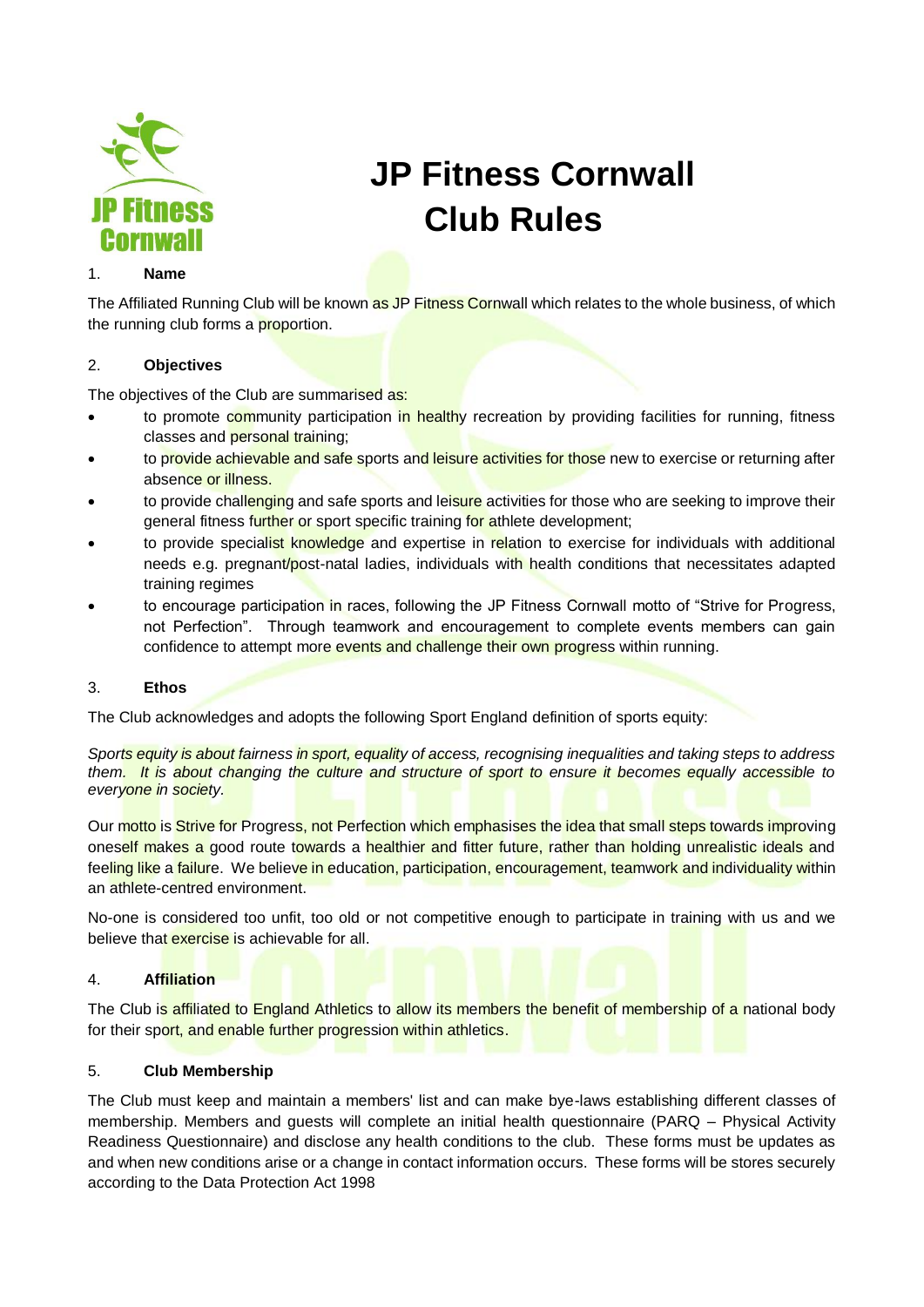## 6. **Admission to Membership**

- Membership of the Club is inclusive and open to all on the prescribed application without discrimination but is not transferable to another.
- A person may appeal against any denial of membership.
- The Committee fix the levels of admission fees and annual subscriptions to be paid by different categories of members.
- Membership shall be subject to payment of the necessary fees for attendance at sessions.

# 7. **Admission fees**

- Fees are paid per England Athletics AFFILIATION YEAR 1<sup>st</sup> April 30<sup>th</sup> March.
- Joining partway through a year will still incur the full fee and membership will still end on 30<sup>th</sup> March
- Admission fees have two options, attending member or non-attending member
- Admission fees are paid directly to JP Fitness Cornwall, who in turn, will pay England Athletics for the affiliation fee directly on your behalf.

# 8. **ATTENDING ATHLETE**

- Athletes are classed as attending if they regularly attend club training sessions, a minimum of 10 session per year.
- Attending athletes will pay £14 for the 2017/2018 year membership. This includes £14 UKA affiliation fee and £0 towards the club.
- All training sessions continue to be paid as singles, blocks or monthly memberships according to the rates at time of purchase.
- Athletes who purchase an attending athlete registration, but do not fulfil the 10 session minimum during their year will be required to pay the price difference before renewing the following year.

# 9. **NON-ATTENDING ATHLETE**

- To be a registered JP Fitness Athlete you do not have to attend training sessions.
- Athletes are classed as non-attending if they DO NOT regularly attend club training sessions, (less than the minimum of 10 session per year).
- Non-attending athletes will pay £30 for the 2017/2018 year membership. This includes £14 UKA affiliation fee and £16 towards the club.
- **Training sessions will be paid as singles, blocks or monthly memberships according to the rates at** time of purchase.

# 10. **Competitive v non-competitive registration**

• Athletes can choose to register as **competitive** – will be entering races/events as a registered athlete; or **non-competitive** – will be attending training and would like to be a registered athlete but will not be entering events/races, e.g. may be a volunteer, out of competition due to injury, pregnancy.

# 11. **Conditions of Membership**

- The Rules and any bye laws form a binding agreement between each member and the Club.
- The members shall conduct themselves so that the business of the Club is carried out in furtherance of the Objectives and in accordance with the rules and regulations of England Athletics.

# 12. **Club vests/colours**

- JP Fitness Cornwall club vests should be worn at ALL races where the member has entered under their running club.
- Club vests are available to purchase through the online shop and are NOT included as part of the registration fee.
- Club vests are available in the 2 colours registered with England Athletics ONLY these colours, (navy with green logo and pink with green logo) will be acceptable.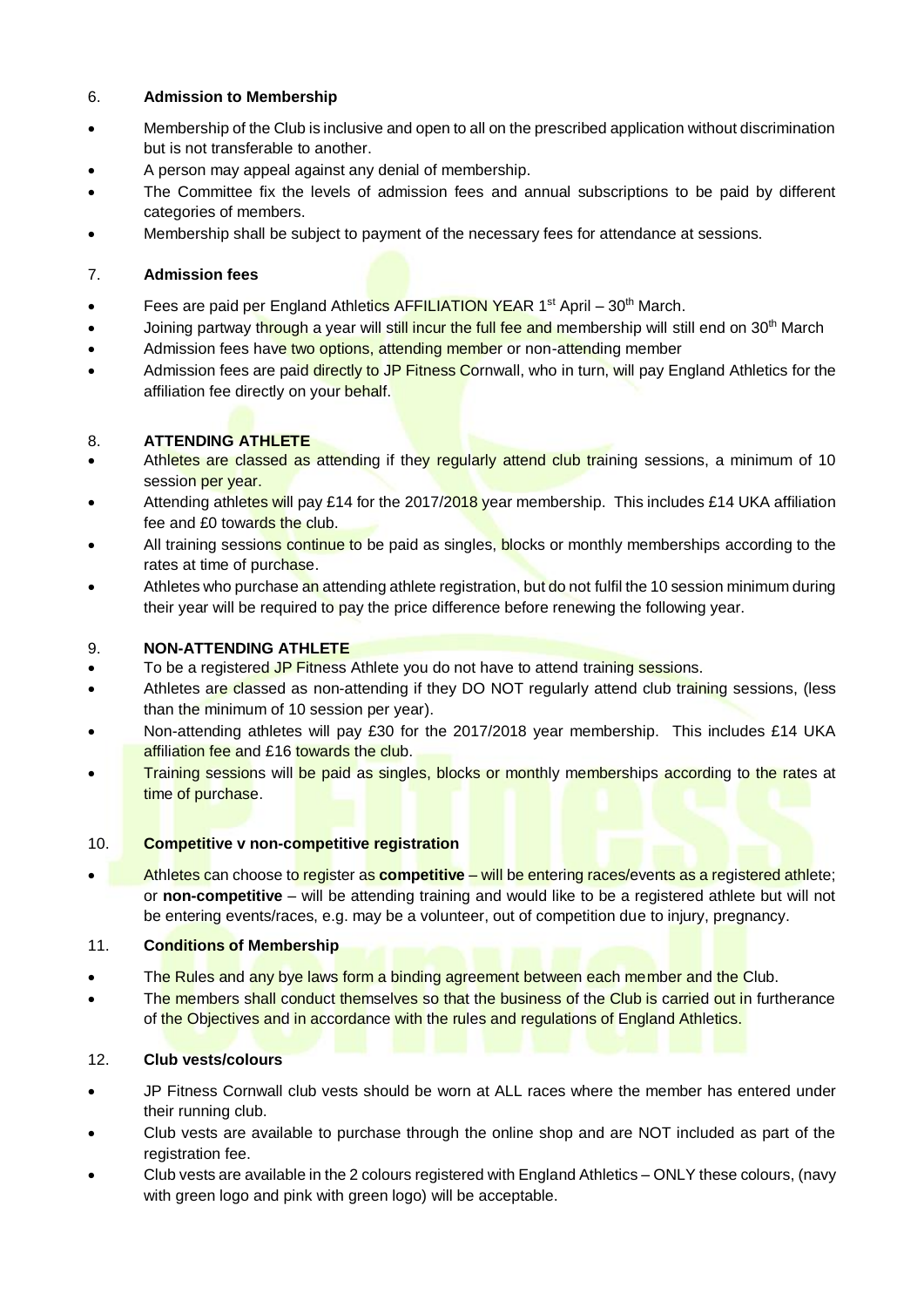- If additional coloured vests become available to purchase these WILL NOT be suitable for competition, only for training.
- When entering as part of a team in an event the whole team must wear the same colour vest, as per rule 143 UKA/IAAF rule book.

#### 13. **Guests**

- Members shall be entitled to bring one or more quests to any activity of the Club with the express consent of the Chair or the Secretary.
- The member in question shall be responsible for the acts and omissions of his or her quests and shall be liable to the Club for any loss or damage of any kind whatsoever suffered or incurred by the Club as a direct or indirect result of the acts or omissions of any of his or her quests.
- Guests shall be legally bound by these Rules as if they were a member save that quests shall have none of the rights of membership.
- A quest will be required to pay their fees at the standard rates and complete the standard joining paperwork.

#### 14. **Code of Conduct**

- Members will be expected to uphold the ethos of the club and behave in a way to at all times when participating in training sessions, attending events and at any point when they are wearing their club colours (i.e. representing the club).
- Abide by the code of conduct as set out by England Athletics.

#### 15. **Personal Risk**

- Members and guests accept that playing sport can be dangerous and may result in injury and damage to property. Members and quests shall take personal responsibility for their own actions and participate in the Club's sporting activities at their own risk.
- To the extent permitted by law, the liability of the Club and its Officers to any member is limited to the net assets of the Club.

## 16. **Complaints and Disputes**

- All concerns relating to the welfare of children or vulnerable adults will be addressed in accordance with the Club's safeguarding policy and procedures. The Welfare Officer shall be the lead Officer on such matters.
- Any complaints regarding the behaviour of members or Officers shall be presented to the Secretary.
- A rejected application or terminated membership may be appealed to the members in General Meeting, to be heard within twenty one days
- If a membership dispute arises, the parties will try to settle it by mediation.

## 17. **Alteration of the Rules**

The Rules may only be amended by Special Resolution, subject to England Athletics' consent (where required).

## 18. **Dissolution**

- The Club may only be dissolved by Special Resolution at a General Meeting.
- Any outstanding liabilities of the Club will be fulfilled and any refunding of monies to members will be undertaken by the Treasurer

Agreed by: